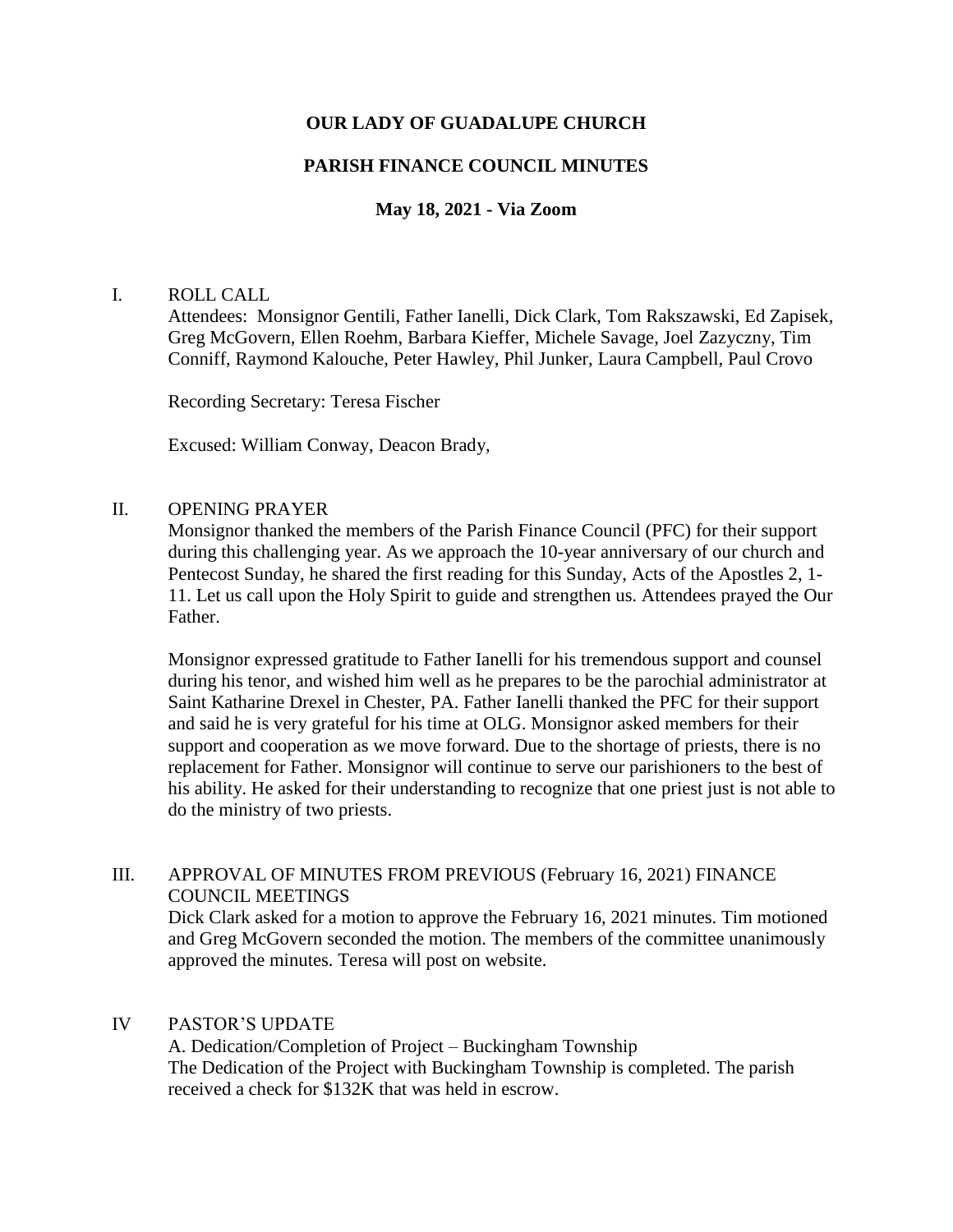### V BUSINESS MANAGER UPDATE

A. Collections Update

The weekly collection is still averaging over \$31K per week and the parish is 3.5% ahead of last year. Unfortunately, this past week's collection was the second lowest collection we have had in the past year. It was also the first weekend since the mask mandate was removed which may have affected attendance. It is important to realize that one bad week does not make a trend.

#### B. Fiscal Report for July 2020- March 2021

Net operating income of \$27K compared to \$36K for year before. Projecting a net income of \$58K for the year.

Council members discussed livestream expenses. More equipment was needed to support the livestream technology. The parish had previous livestream expenses from SunBlossom Entertainment, which are no longer needed. The parish still has ongoing expenses from Dan Kearns as our consultant technician. Expenses and income from livestreaming will continue to be monitored. We have received many compliments about the quality of our livestreaming despite some glitches along the way.

Council members asked when the parish social hall would be open for private rentals. OLG will be ready to open when permission is given from the AOP.

PREP will continue in the virtual format next year. CBSD has not yet given permission for outside groups to utilize their classrooms. PREP fees were lowered this past year (due to the virtual format) and the council discussed gradually raising the fees to account for actual expenditures. This will be done as appropriate.

### C. Upcoming Major Expenditures

### 1. Lighting

The new lighting in the church will be begin installation in July, which will hopefully enable us to lock in price before the materials price increase. The cost for this project will be split between FY 21 and 22. The chandelier project is on hold for now. The revised quote will be \$16K less than previous estimate. We will be monitoring expenses and budget before we begin any second tier church projects.

### 2. HVAC Insulation

The insulation cost is \$65,800. This project was critical and needed to be a top priority and is now almost complete. A new vendor and quote was obtained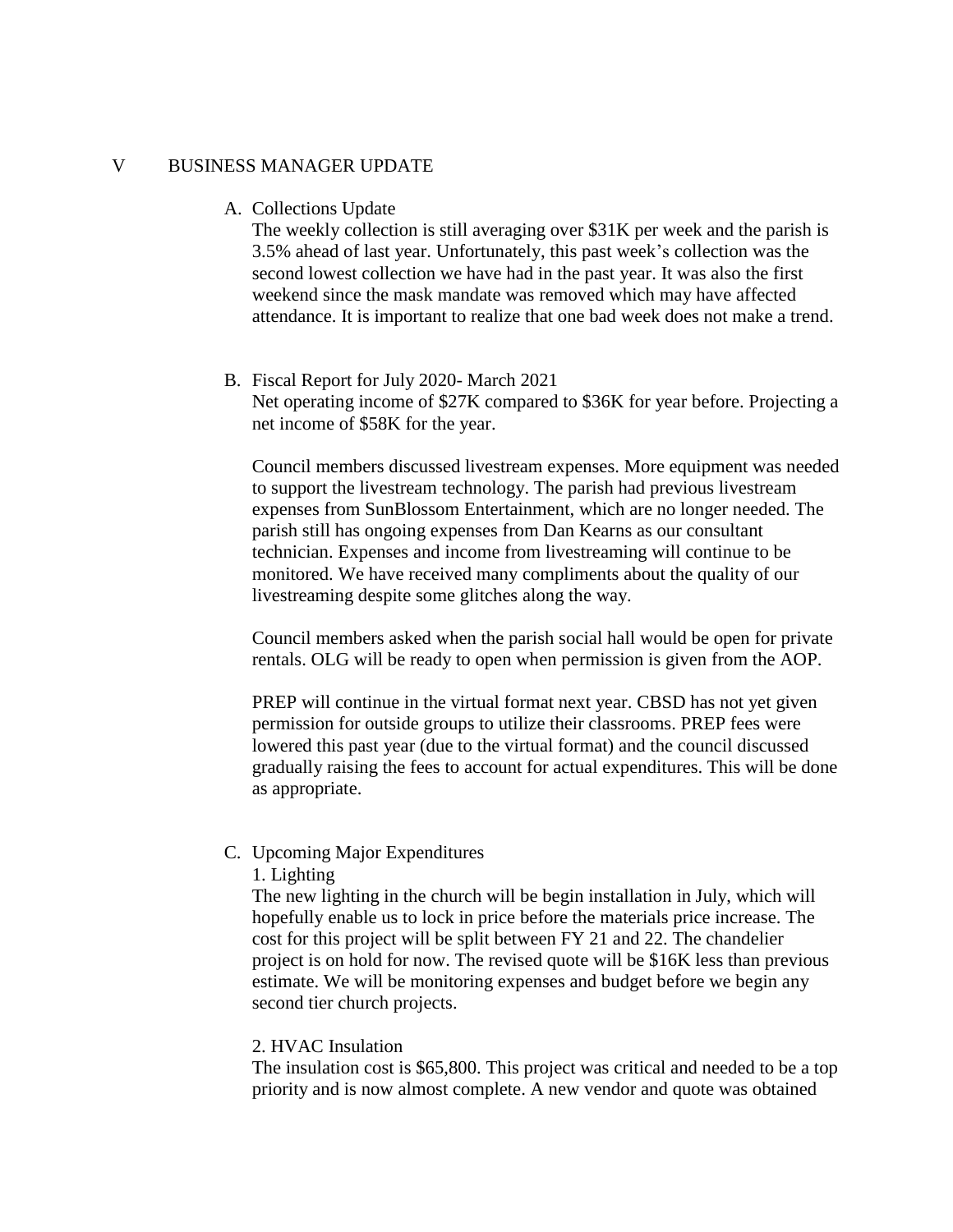which saved the parish an additional \$20K.

3. Bell Tower – The bell tower repair will tentatively start in August. The cost for this repair is \$25K.

The parish budgeted \$150K for maintenance. The new projection is approximately \$162K, which includes many repairs. Unfortunately, the church is now 10 years old and the building is showing its age. The parish has approximately four months of its operating budget in the reserves.

# VI PARISH COMMITTEES & PROGRAMS UPDATES A. Fiscal Responsibility Subcommittee

#### 1. Legacy Campaign

Dick provided an update on the Legacy Campaign. Total pledges are now \$1.83 million (\$1.7 million in February) from approximately 65 families. The total cash received is \$821K (\$750K in February). Our next step is to have a subcommittee meeting in the fall and plan town hall meetings in the PLC for the next tier of parishioners. Our goal is \$3 to \$5 million with a minimum set at \$2.5 million. Some of the current pledges will be paid over five years.

#### 2. Investments Subcommittee

Greg is chairing this subcommittee with Ed, Will and Tom. The committee recommends that the \$881K, which was available for a short-term investment, be used as a prepayment on the balloon payment. This will provide an interest savings of \$31K per year (\$93K over three years). The loan payment will stay the same but the balloon payment would be reduced. The members of the PFC support this recommendation. Dick thanked Greg for his assistance with developing an investment policy for the parish.

#### 3. Memorials Update

We continue to work with parishioners to memorialize various parts of the church, such as artwork, stained glass, statues, the chapel, narthex and baptistery. In order to be completed, all artistic work is completely funded through memorials outside of the parish budget. Some of these current memorial projects include Our Lady, Mother of Life sculpture in the courtyard, St. Francis Memorial Wall (behind Christ the King) and other chapel memorials, etc.

Council members discussed memorials, debt reduction and estate planning. The Catholic Foundation of Greater Philadelphia is currently piloting a new program on estate planning at 10 parishes. OLG hopes to participate in this program in the next few months.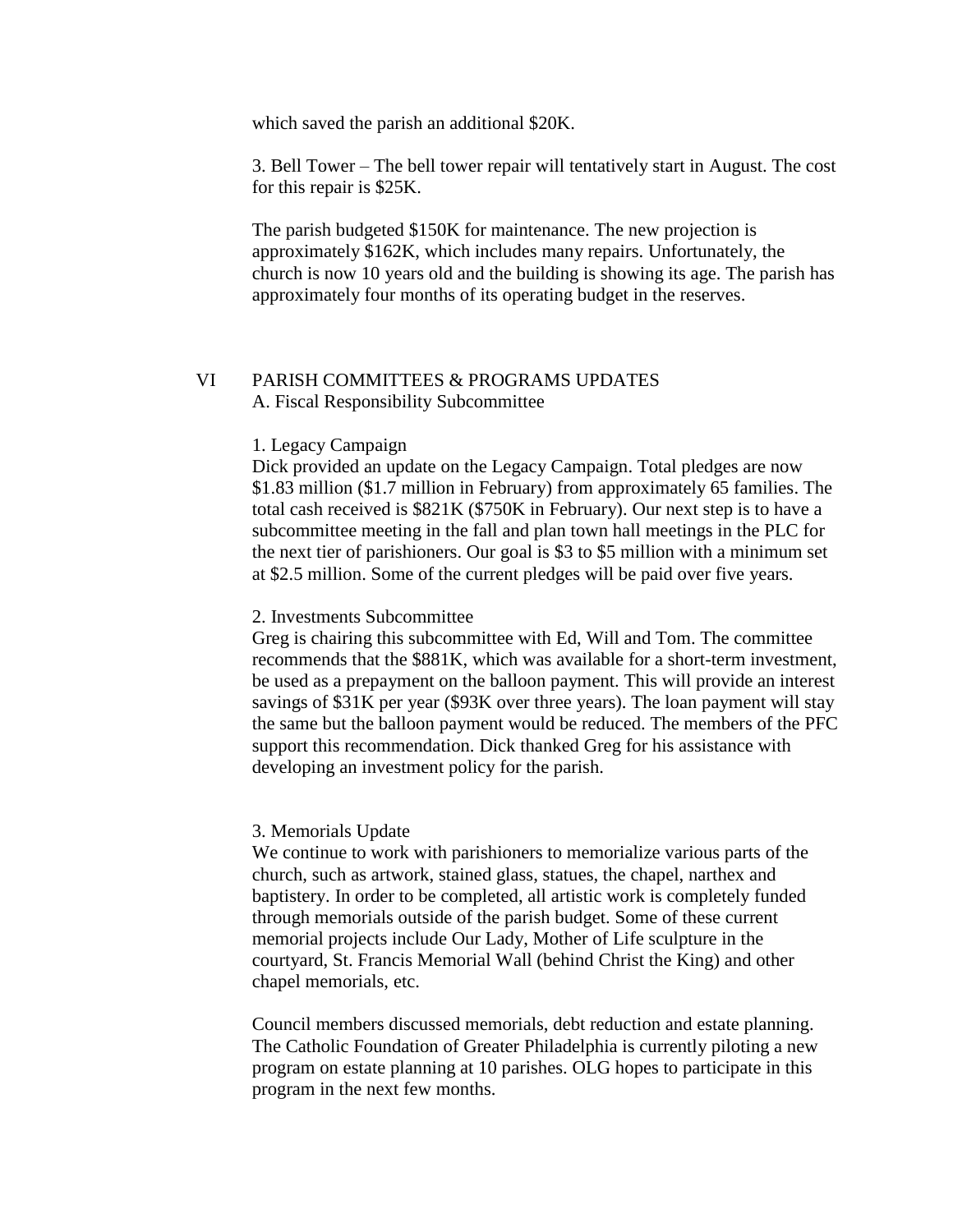B. Final Review of Fiscal Strategic Plan

The PPC and PFC are working together to finalize the new Strategic Plan (2021-2026) which will prioritize new initiatives and develop a more specified plan for 2021-2026. We will continue to monitor and strengthen initiatives from the Strategic Plan Tracker that have already been completed. The PPC and PFC will officially sign off on the new Strategic Plan at the Combined Meeting of the Parish Councils in June 2021.

Laura suggested editing the Strategic Plan to increase the Weekly Collection from \$32K to possibly \$34K/\$35K as a goal to work towards in the next five years. The change will be made to the plan.

C. Pastoral Council

At their recent meeting the PPC noted that more storage is needed at the church. The parish continues to monitor and clean out existing storage areas but adding more storage is not a major priority at this time. In addition, a ministry fair is planned for the first weekend of June.

### *PPC and PFC Appointments*

Monsignor is asking all members of the PPC and PFC to stay in their positions for the next year. He appreciates everyone's service throughout the pandemic and would prefer to keep the same council members for the next year. All members present at the meeting agreed to continue to serve and were asked to speak with Monsignor privately if they are no longer able to serve.

### D. Evangelization Outreach Subcommittee - Deacon Brady

We continue to use technology for outreach and keeping people connected. This includes livestreaming and utilizing various programs from Word on Fire via Flocknotes. The committee is working on a ministry leader meeting to reignite our parish ministries, particularly the OLG Greeters and those that assist at weekend Masses. We will continue to utilize Word on Fire and are considering a direct mail piece to new families that have moved into the local area. Our committee will work in conjunction with the program of the AOP entitled "Nothing Compares to Being There". More information will be following.

### VII. QUESTIONS/CONCERNS/NEW BUSINESS

Paul Crovo asked how equipped the parish is to handle a cyber-security threat. The parish works with an outside vendor, HPT Systems, and Tom will follow up with them. Tom feels confident that our system is monitored and controlled and our two basic systems (PDS and Quick Books) are both cloud-based. At the most, the parish would lose up to